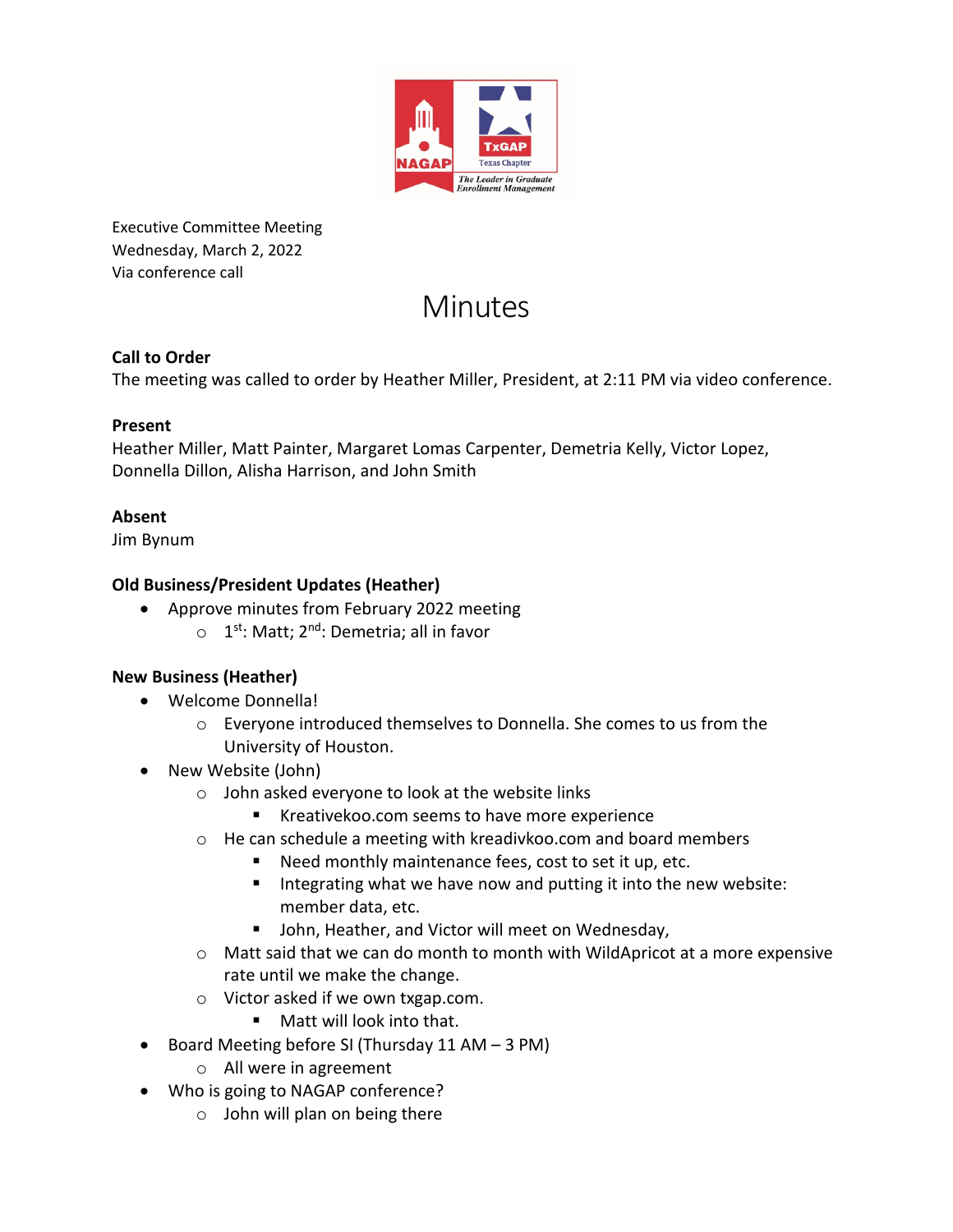#### **Financial Report (Matt)**

- Monthly Update
	- $\circ$  Started with \$53, 343.36, and ended with \$53,165.96
	- o We will see an increase with membership renewals

#### **Committee Chair Reports**

- Membership (Alisha)
	- o She is seeing memberships coming in.
	- o She has corrected lapsed members
- Communications & Marketing (Victor and Jim)
	- o Weekly campaigns will begin for SI
	- $\circ$  Victor will send out the flyer to all TxGAP members, and we can forward that to our respective graduate professionals
- Professional Development & Strategic Initiatives (Donella and Victor)
	- o She is working with Victor and is anxious to begin her role
- Summer Institute (Demetria)
	- o Had a meeting with SI volunteers yesterday
	- $\circ$  Volunteers have been asked to take 5 universities and research graduate professionals within those institutions, then update our spreadsheet with those university contacts
	- o Give-Aways
		- **Providing membership, gift cards, SI Conference**
		- Swag bag items for about 200-250
	- o Demetria will need a program schedule so that she can determine when raffles will be awarded
	- o She is asking for recommendations on additional speakers, such as a lunch or closing speaker
	- o A theme was discussed, "Growing Together as Professionals"
	- o Thinking about having a photographer to take headshots of participants at a reasonable cost
		- **John will reach out to a colleague of his who may be able to do this**
		- Matt recommended having the photographer take candid event shots

#### **Discussion Items**

- Board Shirts
	- o 100% poly or poly-blend is preferred
	- o Cost per shirt: depends on which we select
		- One-time graphic fee: \$8-\$15 (this in not per shirt)
		- Cost to add name: about \$5-\$8 per shirt
	- o Need to know shirt selections by Friday, March 11

#### **Motion for Adjournment**

A motion for adjournment was entered at 2:53 PM  $(1<sup>st</sup>:$  Heather;  $2<sup>nd</sup>:$  Demetria;all in favor)